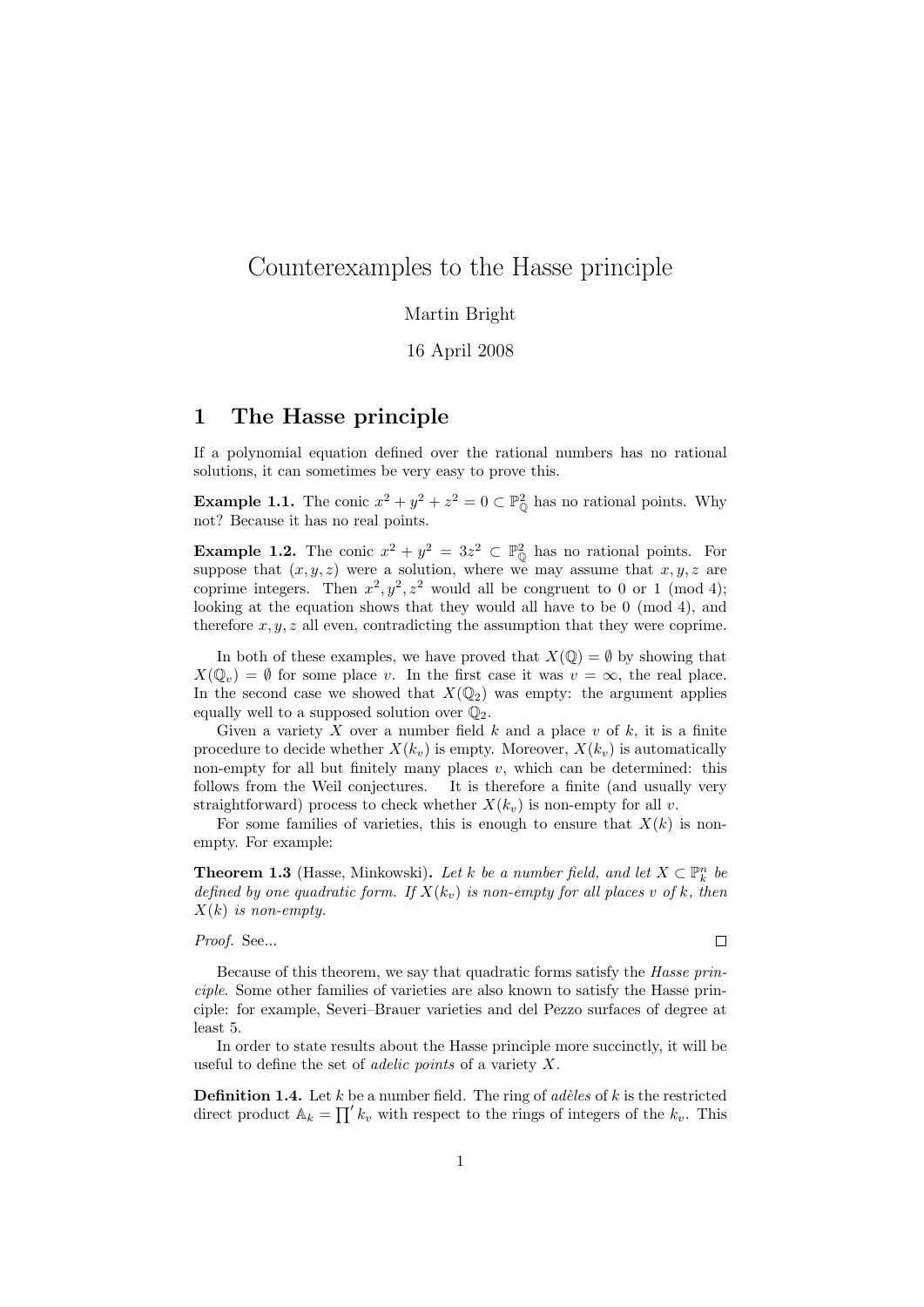is the subring of the direct product  $\prod_{v} k_v$  consisting of those elements  $(x_v)$  such that  $x_v$  is an integer at all but finitely many places v. The set of *adelic points* of a variety X over k is the set  $X(\mathbb{A}_k)$  of points of X with coordinates in the adèles of  $k$ .

Remark 1.5. The set of adelic points constists of those elements of the direct product  $(P_v) \in \prod_v X(k_v)$  such that  $P_v$  has coordinates which are integers in  $k_v$ , for all but finitely many places v. If X is projective, then this is an equality:  $X(\mathbb{A}_k) = \prod_v X(k_v)$ . This is because any point of projective space over  $k_v$  can be written with coordinates which are integers in  $k_v$ .

Using this notation, we see that  $X(\mathbb{A}_k)$  is non-empty precisely when all of the  $X(k_v)$  are non-empty, that is, when X is everywhere locally soluble. So X satisfies the Hasse principle if the implication  $X(\mathbb{A}_k) \neq \emptyset \implies X(k) \neq \emptyset$  holds.

If  $X(k)$  is non-empty, we can further ask whether X satisfies weak approximation:

**Definition 1.6.** A smooth, geometrically irreducible, projective variety  $X$  over a number field k satisfies weak approximation if  $X(k)$  is dense in  $X(\mathbb{A}_k)$ . Equivalently, given any open subsets  $U_v \subseteq X(k_v)$  for finitely many places v, there exists a point in  $X(k)$  lying in each  $U_v$  under the embedding  $X(k) \subset X(k_v)$ .

Unfortunately, not all varieties satisfy the Hasse principle.

Example 1.7 (Reichardt, Lind). The curve of genus 1 defined by the equation

<span id="page-1-0"></span>
$$
2Y^2 = X^4 - 17Z^4 \tag{1}
$$

is a counterexample to the Hasse principle over Q. In other words, this equation has solutions in  $\mathbb{Q}_v$  for each place v, but has no rational solution.

*Proof.* Clearly there are real solutions. There are also solutions in  $\mathbb{Q}_p$  for all  $p \geq 3$  where the equation [\(1\)](#page-1-0) has smooth reduction modulo p, since the Hasse bound says that any smooth curve of genus 1 over  $\mathbb{F}_p$  has at least  $p+1-2\sqrt{p} > 0$ points, and any of these lifts by Hensel's Lemma to a point over  $\mathbb{Q}_p$ . It only remains to check the finitely many primes of bad reduction (which are 2 and 17), and in each case a point is easily found.

We now show that there can be no rational solution to  $(1)$ . If there were, then without loss of generality we could write it as  $(X, Y, Z)$  with  $X, Y, Z$  integers and  $X, Z$  coprime, and further assume that  $Y > 0$ . Now, what primes may divide Y? If q is odd and  $q \mid Y$ , then  $X^4 \equiv 17Z^4 \pmod{q}$  and so 17 is a square modulo q. By quadratic reciprocity, this means that  $q$  is a square modulo 17.

Now 2 and −1 are also squares modulo 17, so we deduce that all primes dividing  $Y$  are squares modulo 17, and hence so is  $Y$ . We can therefore write  $Y \equiv Y_0^2 \pmod{17}$ . Substituting into [\(1\)](#page-1-0), we get that  $2Y_0^4 \equiv X^4 \pmod{17}$  and hence that 2 is a fourth power modulo 17. But this is not true, and so there can be no rational solution.  $\Box$ 

Remark 1.8. The equation [\(1\)](#page-1-0) is not homogeneous, so does not define a projective variety. There are two ways round this: either give the variable Y weight 2, so that the equation defines a smooth variety in a weighted projective space; or take one affine piece, say by setting  $Z$  equal to 1, form the projective closure of this affine curve, and then blow up to resolve the singular points at infinity.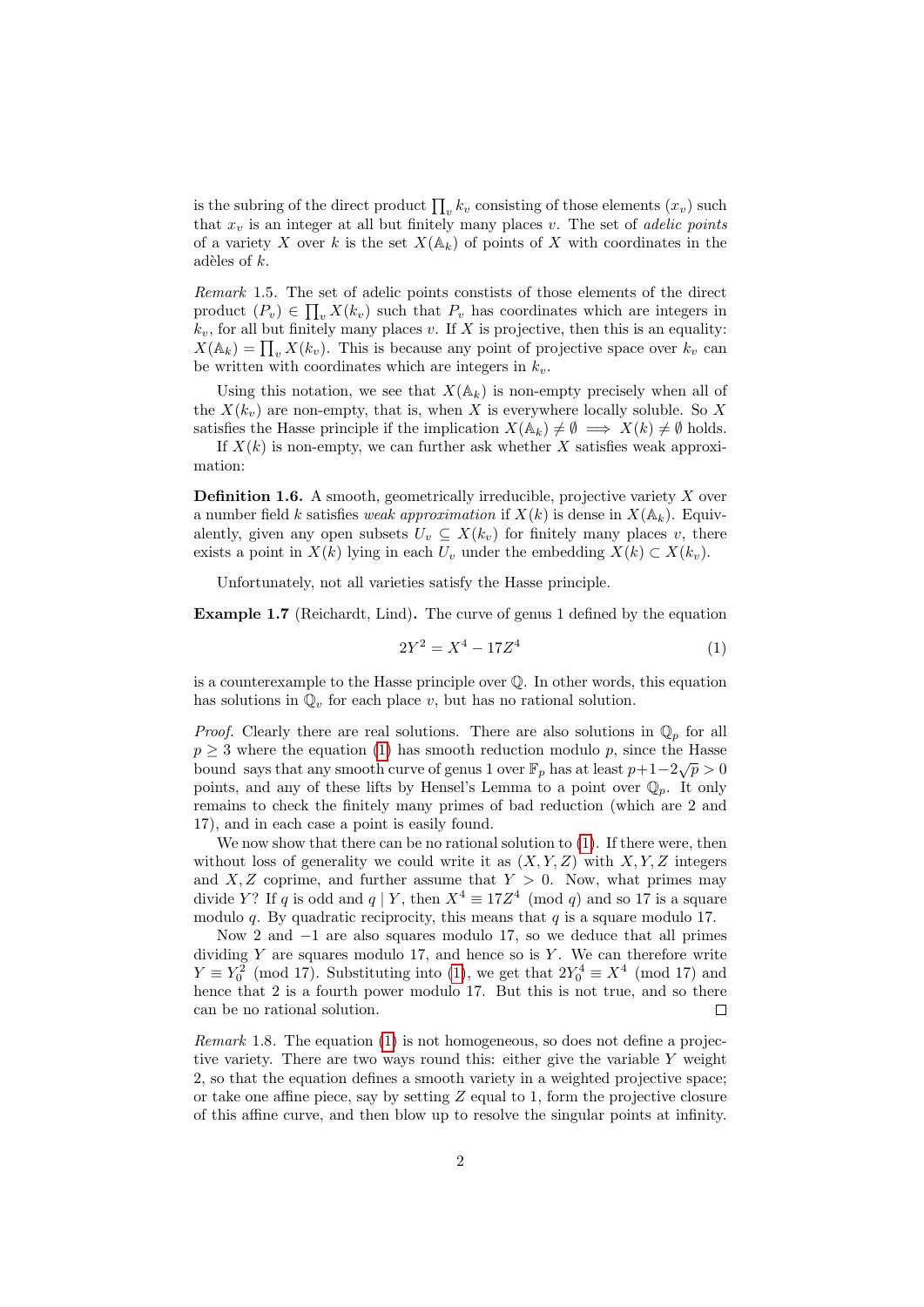The two procedures lead to isomorphic curves. In our case, none of this matters, since it is immediately clear that any rational solution must have all of  $X, Y, Z$ nonzero.

Most of the arguments in this proof are entirely local arguments: they involve making deductions about  $X(\mathbb{Q}_v)$  for various places v. But there is one step which is not local, and that is the use of quadratic reciprocity. The theorem of quadratic reciprocity gives a link between behaviour at one prime and behaviour at another prime, and so shows that the possible locations of our hypothetical rational solution in the  $X(\mathbb{Q}_v)$  are not independent of each other. We will see this technique repeated in the following examples.

Example 1.9 (Birch–Swinnerton-Dyer [\[1\]](#page-5-0)). The non-singular del Pezzo surface of degree 4 defined by the equations

$$
\begin{cases}\n uv = x^2 - 5y^2 \\
(u+v)(u+2v) = x^2 - 5z^2\n\end{cases}
$$
\n(2)

is a counterexample to the Hasse principle.

*Proof.* Let X denote this surface. We begin by showing that X has points everywhere locally. To do this, note that the points  $(u, v, x, y, z) = (1 : 1 :$ everywhere locally. To do this, note that the points  $(u, v, x, y, z) = (1 : 1 : 1 : 0 : \sqrt{-1})$ ,  $(10, -10, 5, 5, \sqrt{5})$  and  $(5, 0, 0, 0, \sqrt{-5})$  all lie on X, and that, for any place  $v \neq 2$ , at least one of them is defined over  $\mathbb{Q}_v$ . As for  $\mathbb{Q}_2$ , the point  $(-25, 5, 0, 5, 2\sqrt{-15})$  lies in  $X(\mathbb{Q}_2)$ .

To show that  $X$  has no rational points, we begin by supposing that there exists a rational solution  $(u, v, x, y, z)$ , where we may assume that  $u, v$  are coprime integers (but the other coordinates need not be integers).

Firstly we look at  $X(\mathbb{Q}_5)$ . x is a 5-adic integer, since otherwise uv would not be; similarly  $y$  is a 5-adic integer. Now suppose that 5 divided  $uv$ ; then 5 would divide x, and therefore 5 would divide  $(u+v)(u+2v)$ . But 5 can divide at most one of  $u, v$ , so we have a contradiction and deduce that 5 divides neither u nor v. Similarly, 5 divides neither  $(u + v)$  nor  $(u + 2v)$ .

Now we use quadratic reciprocity, in the following disguise: if an integer *n* can be written as  $n = x^2 - 5y^2$  for rational numbers x, y then any prime  $p \equiv \pm 2 \pmod{5}$  can divide n only to an even power. We deduce that uv (and hence  $u$  and  $v$  individually) are only divisible by such primes to even power, and therefore that u and v are both congruent to  $\pm 1 \pmod{5}$ . Similarly, both  $(u+v)$  and  $(u+2v)$  are congruent to  $\pm 1 \pmod{5}$ . But these statements cannot both be true, and so no rational solution exists.  $\Box$ 

We conclude with one further example which, though not a counterexample to the Hasse principle, is a counterexample to weak approximation.

Example 1.10 (Swinnerton-Dyer [\[3\]](#page-5-1)). The singular cubic surface defined by the equation

<span id="page-2-0"></span>
$$
t(x2 + y2) = (4z - 7t)(z2 - 2t2)
$$
\n(3)

has real locus with two connected components. Rational points are dense in one component; the other contains no rational points.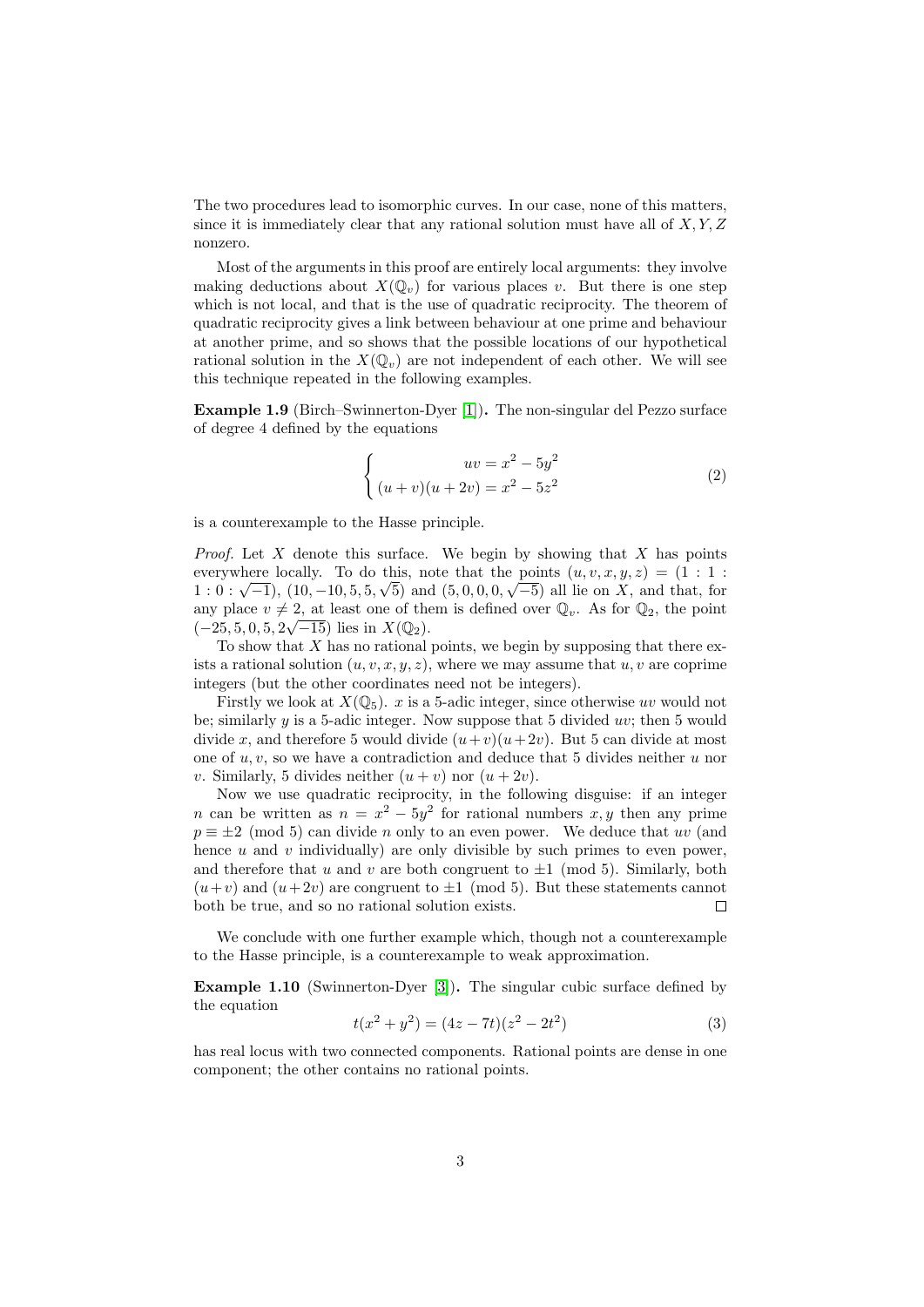Proof. To see the two connected components of the real locus, we look at the affine piece  $t \neq 0$ , given by the equation

<span id="page-3-0"></span>
$$
x^2 + y^2 = (4z - 7)(z^2 - 2). \tag{4}
$$

This is the surface of revolution about the z-axis of the elliptic curve

$$
u^2 = (4z - 7)(z^2 - 2). \tag{5}
$$

Since the right-hand side of this equation is positive only for  $|z| \leq \sqrt{2}$  and  $z \geq \frac{7}{4}$ , these two ranges for z give two connected components of the curve, and hence two connected components of the surface [\(4\)](#page-3-0).

Firstly, we will show that rational points are dense in the component  $z \geq 7/4$ . The point  $(x_0, y_0, z_0) = (1, 1, 2)$  lies in the surface. Consider the circle given by the intersection of the surface with the plane  $z = z_0$ . This is a plane conic with a rational point, and so has an isomorphism (given by projection away from the rational point) to  $\mathbb{P}^1_{\mathbb{Q}}$ . On  $\mathbb{P}^1_{\mathbb{Q}}$ , rational points are dense in the real points; we deduce that the same is true for the circle.

On the other hand, we can produce many more points to which this argument can be applied. The intersection of our surface with the plane  $\{x = y\}$  is the elliptic curve  $2v^2 = (4z - 7)(z^2 - 2)$ , and our point corresponds to the point  $(1, 2)$  on this curve. It turns out that the point has infinite order, and so its multiples are dense in the real component of this curve which contains it. We thus get a set of points of the affine surface  $(4)$  with z-coordinates dense in  ${z \geq 7/4}$ , and so a dense set of rational points on that connected component of the surface.

he surface.<br>Secondly, we must prove that there are no rational solutions with  $|z/t| \leq \sqrt{2}$ . We may assume that z, t are coprime integers and that  $t > 0$ . Multiplying the original equation  $(3)$  through by t gives

<span id="page-3-1"></span>
$$
t(7t - 4z)(2t2 - z2) = (tx)2 + (ty)2
$$
 (6)

and, on this component, each of the left-hand terms t,  $7t - 4z$  and  $2t^2 - z^2$  is non-negative.

Quadratic reciprocity again appears in this proof in the guise of a fact about quadratic forms: if n is a positive integer which can be written as  $n = x^2 +$  $y^2$ , then any prime congruent to 3 (mod 4) must divide n to an even power. Applying this to [\(6\)](#page-3-1) shows that, if  $p \equiv 3 \pmod{4}$ , then the power of p dividing the left-hand side must be even. We claim that, in fact, the power of  $p$  dividing each of t,  $7t - 4z$  and  $2t^2 - z^2$  must be even. To prove this, we must look at their possible common factors and show that no such  $p$  can divide more than one of them.

- Since  $(t, z) = 1$ , we have  $(t, 7t 4z) = (t, 4)$  so the only prime dividing both t and  $7t - 4z$  can be 2.
- $(t, 2t^2 z^2) = (t, z^2) = 1$  so no prime can divide both t and  $2t^2 z^2$ .
- Suppose that  $p \mid (7t 4z, 2t^2 z^2)$  and  $p \equiv 3 \pmod{4}$ . If p were to divide  $z$ , then  $p$  would also have to divide  $t$ , which we have already seen is impossible. So p divides neither t nor z, but does divide  $(8t + 7z)(7t 4z - 28(2t^2 - z^2) = 17tz$ , and therefore  $p = 17$ , but  $17 \equiv 1 \pmod{4}$ .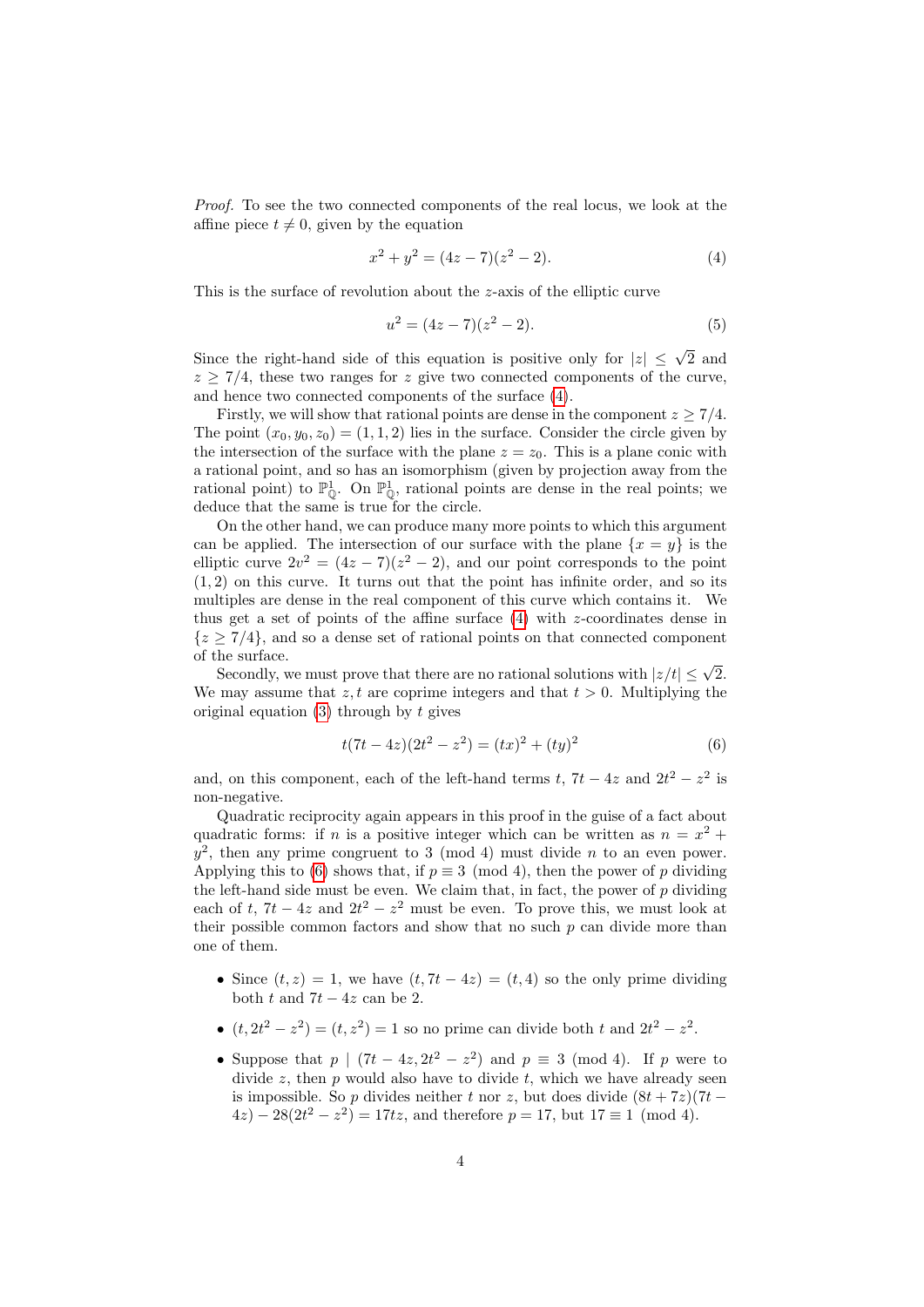Therefore none of t,  $7t - 4z$ ,  $2t^2 - z^2$  is congruent to 3 (mod 4). But, if t were even, then z would have to be odd, and therefore  $2t^2 - z^2 \equiv 3 \pmod{4}$ ; whereas, if t were odd, then t would have to be congruent to 1 (mod 4) and therefore  $7t - 4z \equiv 3 \pmod{4}$ , giving a contradiction in either case. So there therefore  $t - 4z \equiv 3 \pmod{4}$ , giving a contradiction in either case. So than be no rational solutions to [\(6\)](#page-3-1), so none to [\(3\)](#page-2-0) with  $t \neq 0$  and  $|z/t| \leq \sqrt{2}$ .

### 2 Hilbert symbols

The Hilbert symbol is a piece of notation closely related to the Legendre symbol for quadratic residues, which will be useful for reformulating the arguments of the previous section in a more unified way. An excellent reference in Chapter III of Serre's book [\[2\]](#page-5-2).

**Definition 2.1.** Let K be a field, and let a and b be two non-zero elements of K. We define the Hilbert symbol to be

$$
(a, b)_K := \begin{cases} 1 & \text{if the conic } ax^2 + by^2 = z^2 \text{ has a solution in } \mathbb{P}^2(K); \\ -1 & \text{otherwise.} \end{cases}
$$

If k is a number field and v a place of k, then we write  $(a, b)_v$  for  $(a, b)_{k_v}$ .

This slightly mysterious definition is given some algebraic meaning by the following proposition.

**Proposition 2.2.** Let K be a field and  $a, b \in K^{\times}$ . Then  $(a, b)_{K} = 1$  if and only if a is a norm from  $K(\sqrt{b})$ .

Proof. See [\[2,](#page-5-2) Chapter III, Proposition 1].

$$
\square
$$

There are some useful properties of the Hilbert symbol which are true over any field, and some further ones which are only true for local fields.

**Proposition 2.3.** Let  $K$  be a field. The Hilbert symbol over  $K$  has the following properties:

- 1. Symmetry:  $(a, b)_K = (b, a)_K$  for all  $a, b \in K^{\times}$ .
- 2.  $(a, c^2)_K = 1$  for all  $a, c \in K^\times$ .
- 3. A weak form of bilinearity: if  $(a, b)_K = 1$  then  $(aa', b)_K = (a', b)_K$  for all  $a' \in K^{\times}$ .
- 4.  $(a, -a) = 1$  for all  $a \in K^{\times}$ .
- 5.  $(a, 1 a) = 1$  for all  $a \in K^{\times} \setminus \{1\}$ .

Proof. Some of these are obvious; for the rest, see [\[2,](#page-5-2) Chapter III, Proposition 2].  $\Box$ 

#### Proposition 2.4. Let k be a number field. Then

1. For each place  $v$  of  $k$ , the Hilbert symbol defines a non-degenerate bilinear form on  $k_v^{\times}/(k_v^{\times})^2$ .